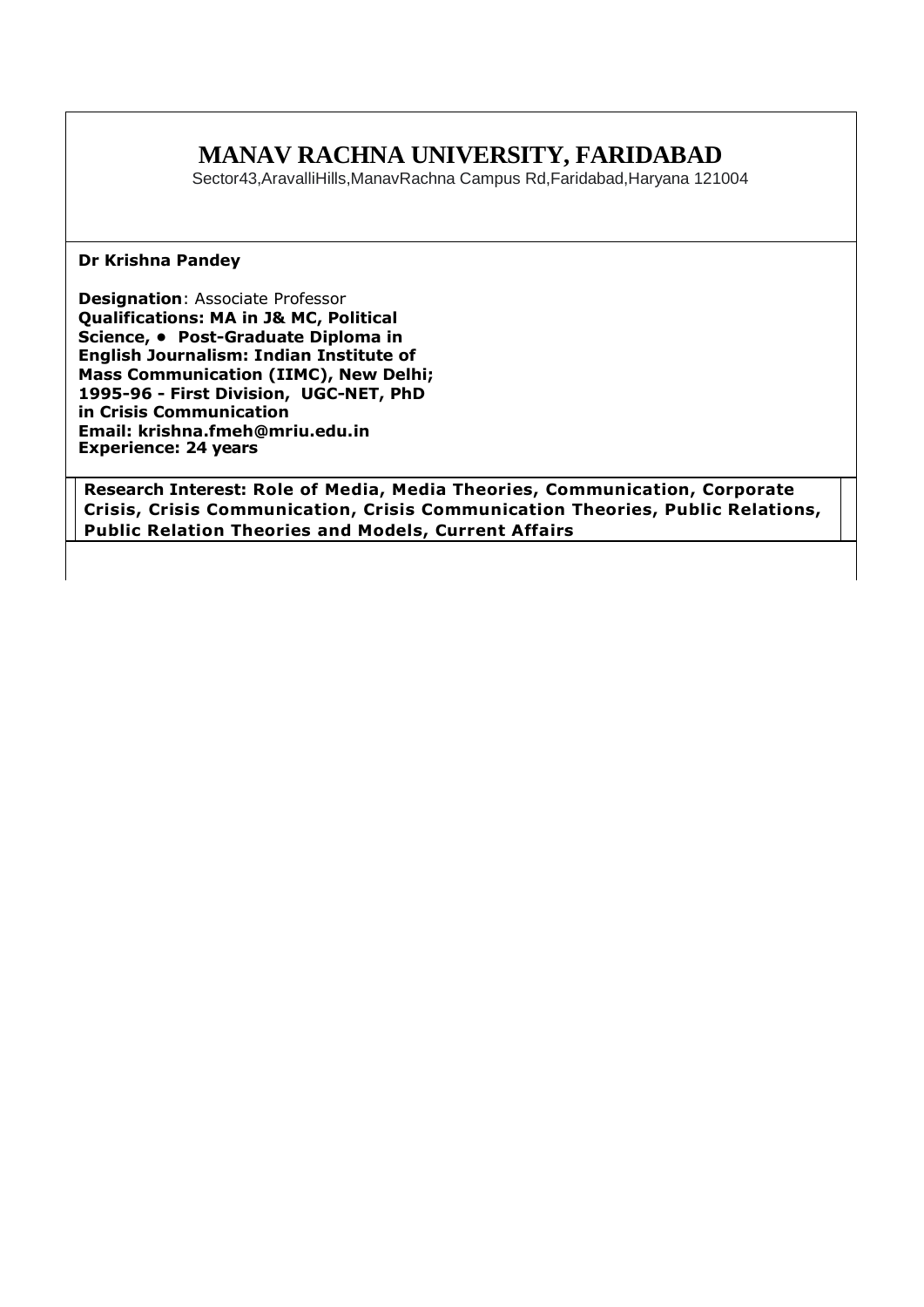#### **Publication Details:**

- 1. iGeneration and Handwritten Communication: A study of Gen Z or post-millennials' Propensity towards Handwritten Communication. Published in the International Journal of Research Culture Society. ISSN No . 24566683, Vol 1, Jan 2019 issue. (The paper has been recognized by LAP Lambert Academic Publishing. LAP is an associate member of the American Booksellers Association, the Booksellers Association in the UK and a member of the Börsenverein des Deutschen Buchhandels, the German booksellers association).
- 2. Rafale Deal- An Analysis of the Reportage by Two Prominent National Newspapers-The Times of India and The Hindu from July 18 to Sept 18, 2018 published in the International Journal of Research Culture Society. ISSN No . 24566683, Vol 2, Issue 12, Dec 2018.
- 3. Crisis Communication Theories and Nestle's Communication Response during Maggi Food Safety Controversy: A Case study published in the Journal Communis A referred journal on Media Studies with ISSN 2348 3601 in the July 2015 –Jan 2016 issue.
- 4. Research Paper on Environmental Impact Reporting and Change Communication A Critical Analysis of Section 55 of SEBI Listing Norms published in journal Business Perspectives brought out by BIMTEC.

### **Conferences**

Worked as a media coordinator for the prestigious third edition of Cineaste International Film Festival of India – CIFFI 2021 beginning from December 15, 2021 till Dec 21, 2021 organised by Media School of Delhi Metropolitan Education, Noida, India in association with the School of Communications and Creative Arts, Deakin University, Australia

- Participated as a Resource person in Training of Trainers (ToT) program on 'Strengthening a Gender Sensitive Media Environment in Maldives' from Oct 24-30, 2021 through zoom platform. The online workshop was conducted by Delhi Metropolitan Education (DME), Noida in collaboration with Addu Women's Association (AWA), Maldives under the aegis of IPDC- UNESCO for the journalists of Maldives who represented diverse genre of media with years of experience of working in the media industry with capability of conducting training of fellow journalists. Took sessions on the following topics:
	- i. Print Journalism & Gender Narrative
	- ii. Principles of Gender-Sensitive Communications in Print Journalism
	- iii. Hands-on-skills
	- iv. Also gave input for the policy framework on Gender sensitive guidelines through use of language and word in print journalism
- Part of the organizing team of three day Media convention- **Vritika 2021 –Convention of Media Students with the theme United India, Unique Minds #youth4india from Oct 11-13, 2021.** Also part of the team organizing and felicitating journalists with Ganesh Shankar Vidyarthi awards as a part of Vritika.
- Participated in a Week long Online National Faculty Development Programme on **Use and Application of Google Tools from 09th to 13th August, 2021** organised by Shri Lal Bahadur Shastri National Sanskrit University (Central University)Teaching Learning Centre under Pandit Madan Mohan Malaviya National Mission on Teachers & Teaching Scheme, Ministry of Education, Government of India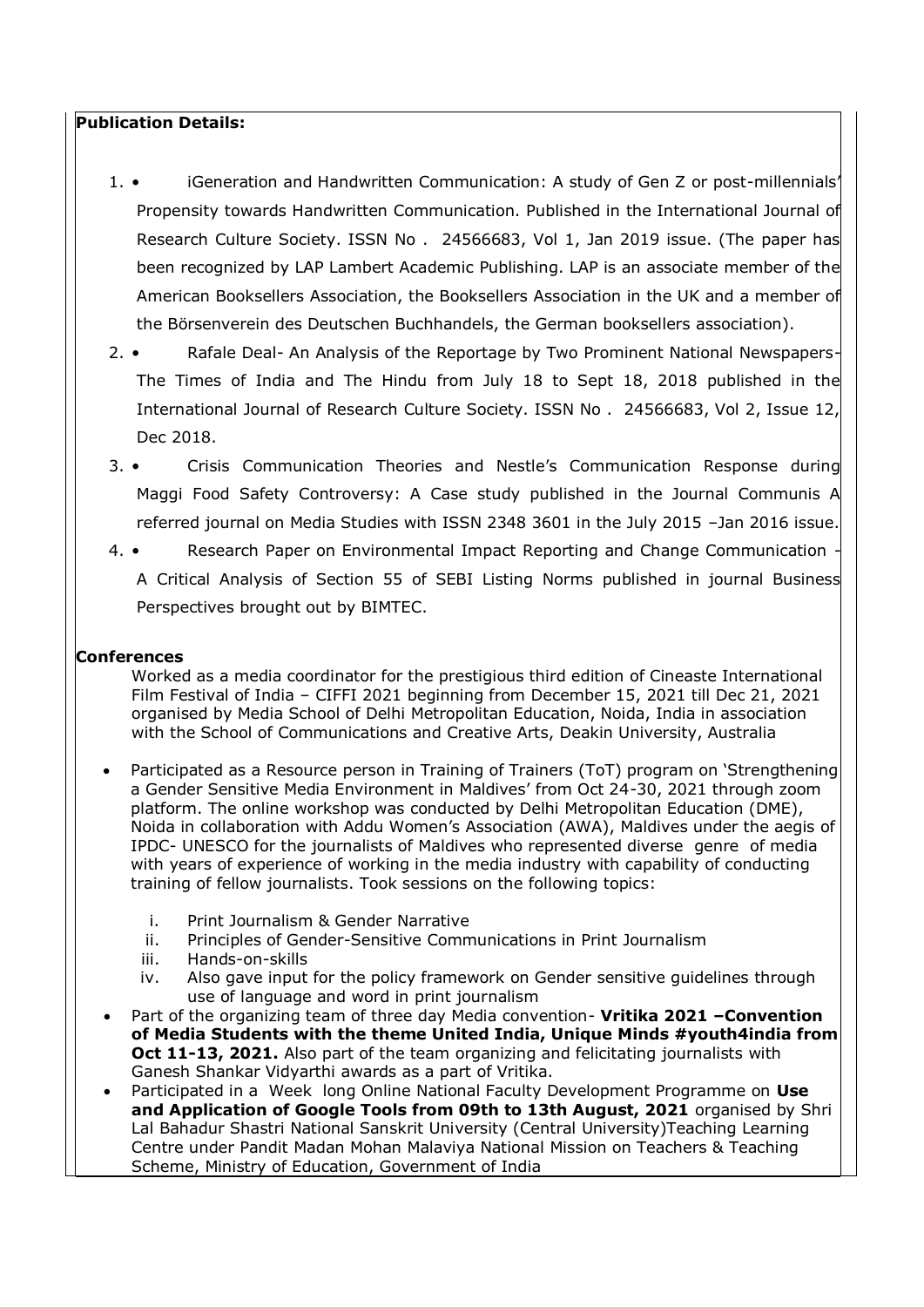- Participated in the world's first 10-day digital live International Conference on Information, Communication and A*rtificial Networks from July 01-10, 2021* as Additional Convener.
- Participated in the Technical session one as a co chair on the topic: *Communication and Media resistance in socio-political context* **on July 2, 2021.**
- Presented paper on **Board Examinations and the Concept of Pariksha Pe Charcha: A study** in Technical session 5 of world's first 10-day digital live International Conference on Information, Communication and A*rtificial Networks from July 01-10, 2021.*
- Moderated two sessions in the same conference *on PR in the time of COVID- 19 & Changing dynamics of journalism and its impact on society in the wake of COVID- 19*
- Participated in seven –day long FDP on **Reconstructing Research in Media & Communication: Post Covid Scenario** organized by Amity Academic Staff College and Amity School of Communication, Amity University, Noida from March 22-28, 2021.
- Participated in a day long FDP **Data Journalism** organized by School of Mass Communication, IMS Unison University, Dehradun on Feb 6, 2021
- Participated in three-day faculty development program on Qualitative Research titled **Content Analysis, Grounded Theory & Case Study** from Jan 28, -30, 2021 organized by Indian Teacher Education Community in collaboration with Delhi Metropolitan Education.
- Co Convener of National Webinar on *Deconstructing New Labour Codes: Implications on the News Media Workforce organized* on Wednesday January 27, 2021 by Institute for Studies in Industrial Development (ISID) and Delhi Metropolitan Education (DME).
- Participated in a week long faculty development program from Dec 17-24, 2020 on **Research Methodology, Data Analytical, ICT tools & Techniques** organized by the Department of Journalism & Mass Communication, FMeH, MRIIRS.
- Participated in a seven day Cineaste International Film Festival CIFFI 2020 organised by Delhi Metropolitan Education, India in association with Deakin University, Australia from Dec 15 to 21, 2020.
- Conducted and moderated a session on Day 3 of Cineaste International Film Festival CIFFI 2020 on *What India and the world can learn from and contribute to each other in children's cinema.* The session was on Dec 17, 2020 with national and international experts on children's cinema.
- Took a session on "Making sense of Media: Media Ownership, Media policies and Legal and Ethical issues" on Oct 15, 2020 organized by Delhi Metropolitan Education, Noida and Adamas University, Kolkata, for the students of Mayoor School, Noida and Delhi World Public School from October 12 to 30, 2020.
- Participated in a ten-day international academic conference live on the digital platform called ISSUES OF COMMUNITY AGENDA & NEWS -III #conference for change held from June 21 -30, 2020.
- Hosted Panel discussion on "OTT Platforms: Reinvention & Consumption during Lockdown" in ICAN III
- Conducted special session on "Critiquing Covid- 19 Disaster through Communication and media lens" with Prof (Dr) Jaishri Jethwaney in ICAN III
- Co chaired Technical Session on "Sexuality, Misogyny and Crime Against Women" in ICAN III
- Won the best paper presentation award in the Technical Session IV on Media Content, News Analysis and Ethical Issues chaired by Prof. (Dr) Anubhuti Yadav for my paper "Disinformation as a tool of statecraft and destabilization".
- Participated and made presentation in Faculty Development Program organized by DME Media School on Pedagogy. Presented on Usage of Critical Discourse Analysis on Pedagogy
- Participated in the Sneak Preview of the ongoing Research Study on "Portrayal of Women: An Empirical Study of the Advertising Content – Issues and Concerns of Policy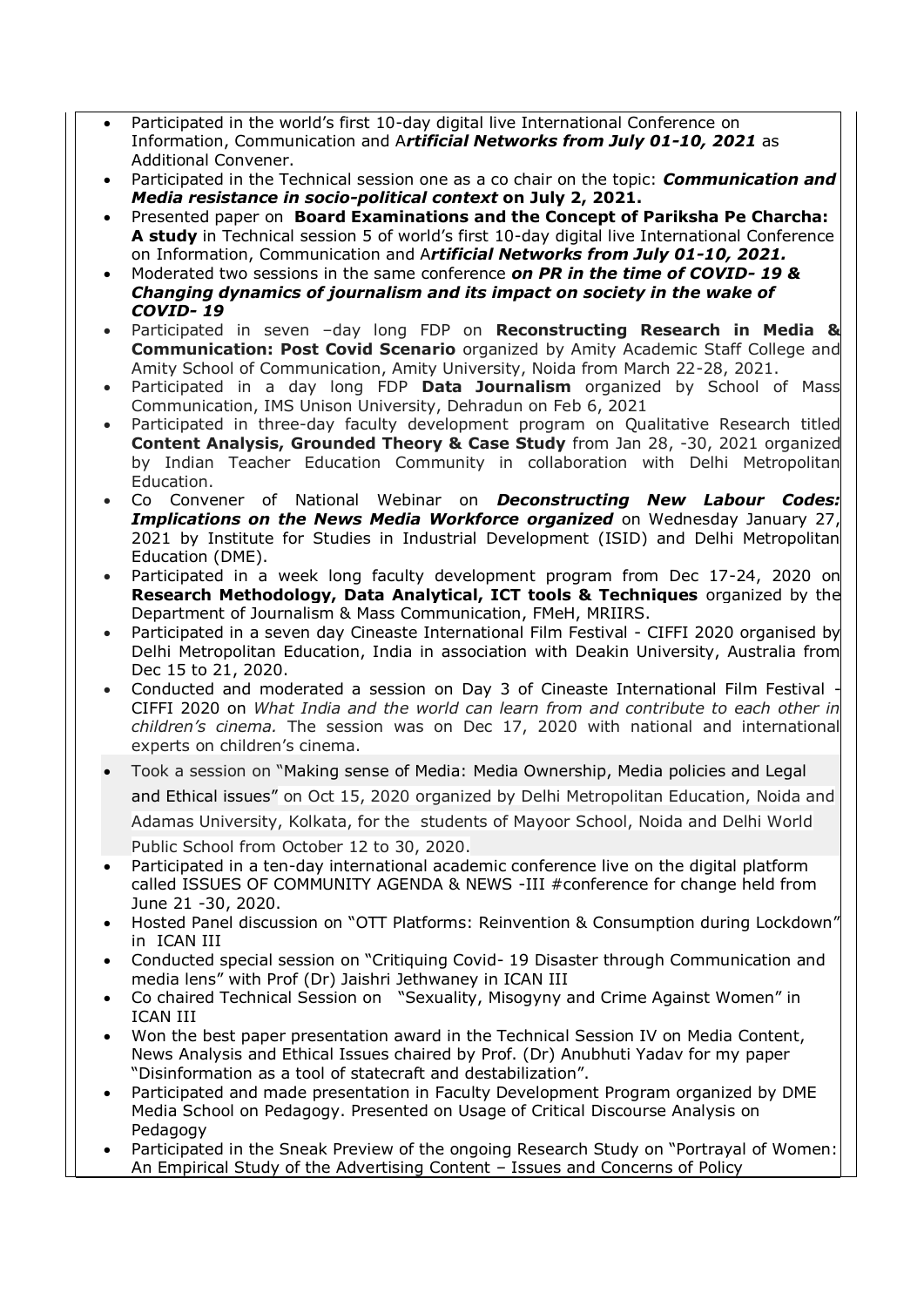Intervention," sponsored by Indian Council of Social Science Research (ICSSR) and conducted by Institute of Studies in Industrial Development (ISID), New Delhi, held on May 18, 2019.

- Participated in Two-day National Conference on "The state of advertising industry in India- A Critical Appraisal" organized by Institute for Studies in Industrial Development and sponsored by Indian Council of Social Science Research (ICSSR, New Delhi) on Feb 16-17, 2018.
- Participated and instrumental in getting participants for the AVLOKAN' a documentary/short film festival, 2019 organised by FMeH, MRIIRS.
- Participated in the National Conference on "Language and Literature: Transgressing Boundaries" held on 31st January 2019. organised by MRIIRS.
- Participated in the five-day faculty development programme on "Digital Tools in Teaching & Research", organised by the Faculty of Media Studies and Humanities (FMeH), MRIIRS, from January 2, 2019.
- Participated in Media Quiz organized by Public Relations Society of India as a score keeper in Manav Rachna International Institute of Research & Studies (MRIIRS)
- Participated in National Media Conclave organized by FMeH, Manav Rachna International Institute of Research & Studies (MRIIRS)
- Attended the Faculty Development Programme on Evaluation Methodology and Setting of Quality Question Papers.
- Drafted the Report of "National Sectoral Innovation Council" meeting under the aegis of Ministry of Information & Broadcasting -2011.
- Co- Convener of the 'First South Asia Conference on Crisis Communication & Management' held on Friday, 19th September 2014, New Delhi
- Participated in One –Day National Consultative Workshop on Incheon Declaration: Education (SDG -4) Sustainable Development Goals -2030 in collaboration with Group of Adult Education, School of Social Sciences, Jawaharlal Nehru University on Dec 28, 2016.

## Chapter Publications

Guest author for "Treasures of India", a niche compendium published by collegium of World Trade Centre, All India Association of Industries and Prime Infomedia.

## **Research Experience:**

- Member of Research Cell of DME Media School called Center for Research and Innovation in Media (RIM)
- Member of Research Cell of Delhi Metropolitan Education, Noida
- Have been Internal Reviewer of ICAN III & ICAN IV Conference held from June 21-30, 2020 and July 1-10, 2021 respectively.
- Worked on "Impact Assessment of Jago Grahak Jago Media Campaign", a pilot project by Ministry of Consumer Affairs, Government of India, conducted by Decore, Indian Institute of Mass Communication, New Delhi.
- Worked as Mentor for the Advertising & Public Relations group of students selected for the Critical Appraisal Skills Program launched by IIMC in collaboration with Unicef, and developed by University of Oxford, in association with Reuters Foundation and George Institute of Global Health (GIGH).
- Worked as researcher & coordinator for "Media Insights Report- Evolving Sources of News for Media". It was a collateral research conducted by Indian Institute of Mass Communication and 20:20 MSL
- Worked on "Media Tracking and Analysis of Bharat Nirman Campaign and News Reports" appearing in print media for a period of four weeks.
- Co convener of First South Asian Conference on Crisis Communication and Management held on Sept 19, 2014, New Delhi organized by BizcomNetwork and supported by World trade Centre, Mumbai and Prime Infomedia Ltd.
- Copy edited the Delhi Jal Board Report, "DJB Outreach Evaluation Study under the Yamuna Action Plan II conducted by IIMC Delhi. (April- May 2010)